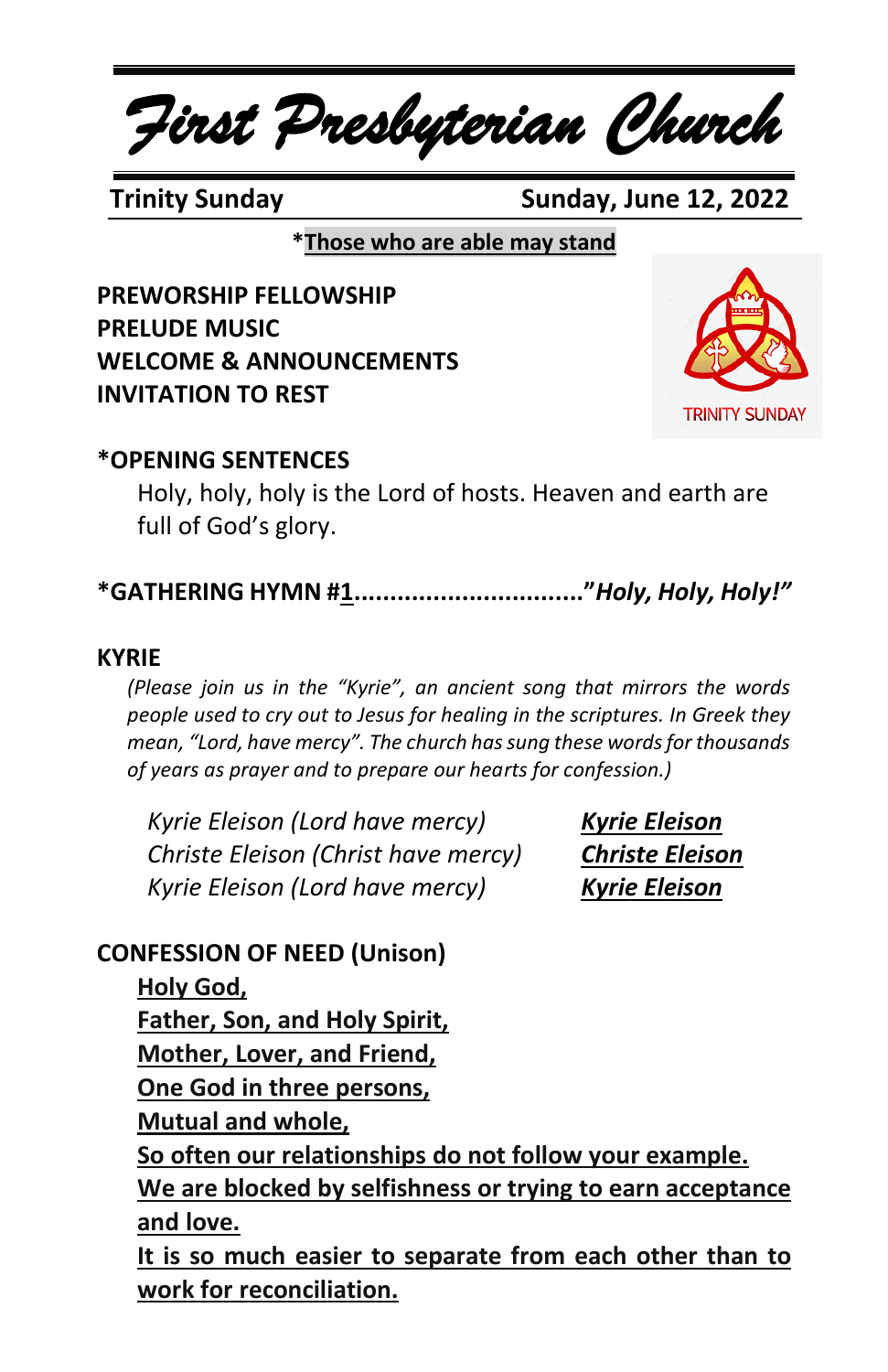**We drive ourselves away from each other and in that way, find ourselves far from you.**

**We need your help, God of connection. Reform us into relationship makers, community builders, friendship seekers, and isolation killers. Christ Jesus, make us more like you.**

#### **KYRIE**

*Kyrie Eleison (Lord have mercy) Kyrie Eleison Christe Eleison (Christ have mercy) Christe Eleison Kyrie Eleison (Lord have mercy) Kyrie Eleison*

## **SILENCE FOR CONFESSION AND RESTING IN GOD'S GRACE**

## **DECLARATION OF GRACE (Responsive)**

God's love is poured out through the Holy Spirit. This is love from God's own heart, love that cleanse and renews. This is good news!

**In Jesus Christ we are never left alone.**

**RESPONSE HYMN #613................"***How Majestic Is Your Name"*

## **\*SHARING THE PEACE OF CHRIST**

The Peace of Christ be with you! **And Also, with you!** Let us share a sign of God's peace with one another.



## **PRAYER FOR ILLUMINATION (Unison)**

**Holy Spirit, help us hear your voice beyond our inability to hear and understand your word beyond any speaker's ability to explain. Through your word, speak to our hearts even if our heads are not ready to listen. Amen.**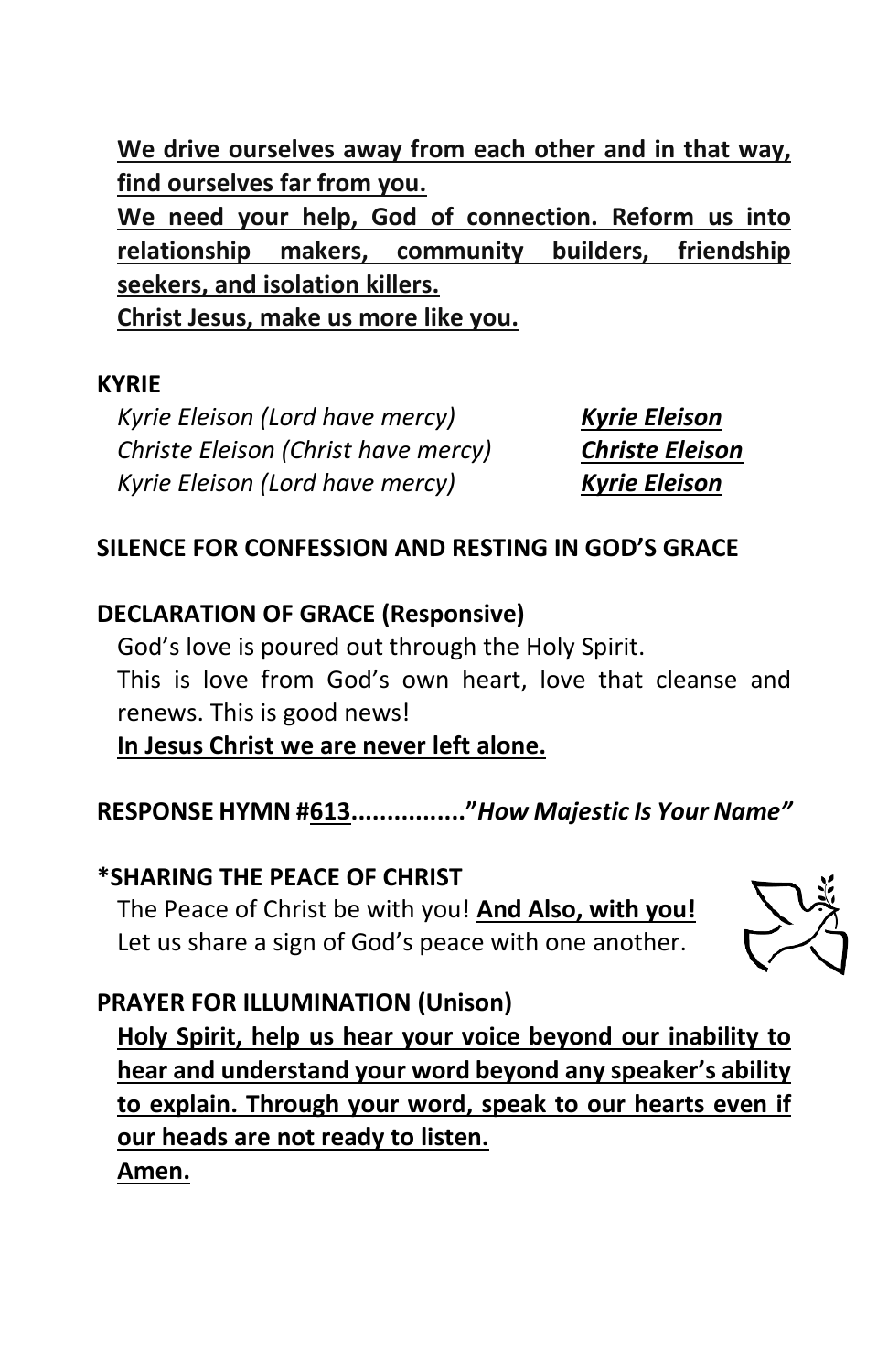#### **SCRIPTURE**

**FIRST READING.............................................Psalm 8 (pg 542)** *Leader: The Word of the Lord.* **People: Thanks be to God!**

**GOSPEL READING ...............................John 16:12-15 (pg 114)** *Leader: The Word of the Lord.* **People: Praise to You, O Christ**

**SERMON Rev. Greg Isaacson**

#### **SILENCE FOR REFLECTION**

**\*HYMN OF THE DAY #353............................***"My Hope Is Built"*

#### **PRAYERS OF THE PEOPLE**

Lord in your Mercy. **Hear our Prayer.**

**THE LORD'S PRAYER (forgive us our "sins")**

#### **\*BLESSING AND CHARGE (Responsive)**

Beloved children of God receive the gift of the Holy Spirit, the grace of Jesus Christ, and the blessing of the Lord forever. **Alleluia! Amen.**

**\*CLOSING HYMN #2......................"***Come, Thou Almighty King"*

#### **\*DISMISSAL (Responsive)**

Go in peace to love and serve the Lord. **Thanks be to God. Amen.**

*\_\_\_\_\_\_\_\_\_\_\_\_\_\_\_\_\_\_\_\_\_\_\_\_\_\_\_\_\_\_\_\_\_\_\_\_\_\_\_\_\_*

**\*POSTLUDE**